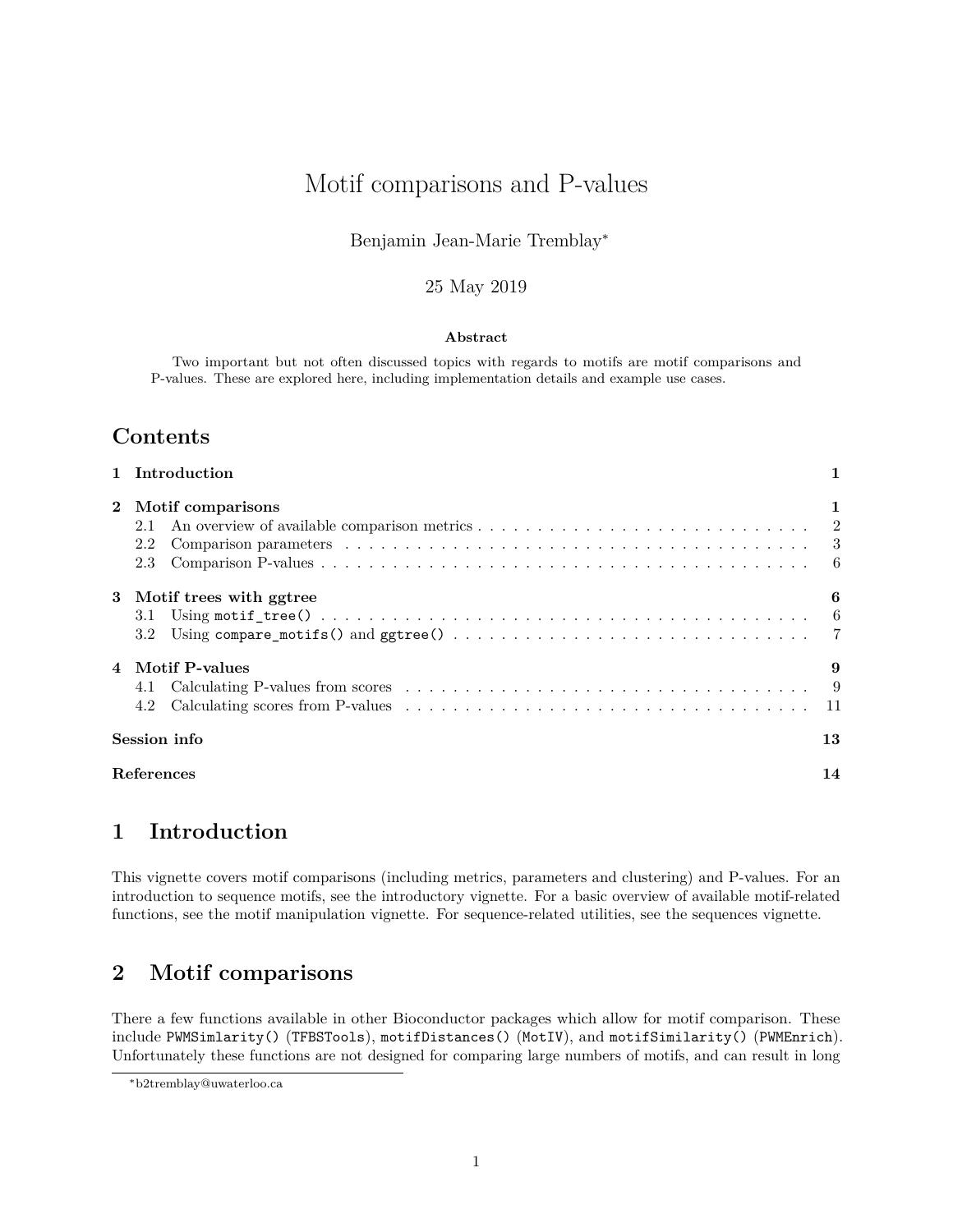run times. Furthermore they are restrictive in their option range. The universalmotif package aims to fix this by providing the compare\_motifs() function.

The main workhorse in universalmotif is compare\_motifs(). Several other functions also make use of these metrics, including merge\_motifs(), view\_motifs() and compare\_columns().

#### <span id="page-1-0"></span>**2.1 An overview of available comparison metrics**

This function has been written to allow comparisons using any of the following metrics:

- Euclidean distance (EUCL)
- Weighted Euclidean distance (WEUCL)
- Kullback-Leibler divergence (KL) (Kullback and Leibler 1951; Roepcke et al. 2005)
- Hellinger distance (HELL) (Hellinger 1909)
- Squared Euclidean distance (SEUCL)
- Manhattan distance (MAN)
- Pearson correlation coefficient (PCC)
- Weighted Pearson correlation coefficient (WPCC)
- Sandelin-Wasserman similarity (SW; or sum of squared distances) (Sandelin and Wasserman 2004)
- Average log-likelihood ratio (ALLR) (Wang and Stormo 2003)
- Lower limit average log-likelihood ratio (ALLR\_LL; minimum column score of -2) (Mahony, Auron, and Benos 2007)
- Bhattacharyya coefficient (BHAT) (Bhattacharyya 1943)

For clarity, here are the R implementations of these metrics:

```
EUCL <- function(c1, c2) {
  sqrt( sum( (c1 - c2)^2 ) )
}
WEUCL <- function(c1, c2, bkg1, bkg2) {
  sqrt( sum( (bkg1 + bkg2) * (c1 - c2)^2 ) )
}
KL <- function(c1, c2) {
  ( sum(c1 * log(c1 / c2)) + sum(c2 * log(c2 / c1)) ) / 2
}
HELL <- function(c1, c2) {
  sqrt( sum( ( sqrt(c1) - sqrt(c2) )^2 ) ) / sqrt(2)
}
SEUCL <- function(c1, c2) {
  sum( (c1 - c2)^2 )
}
MAN <- function(c1, c2) {
  sum ( abs(c1 - c2) )
}
PCC <- function(c1, c2) {
  n <- length(c1)
  top \leftarrow n * \text{sum}(c1 * c2) - \text{sum}(c1) * \text{sum}(c2)bot <- sqrt( ( n * sum(c1^2) - sum(c1)^2 ) * ( n * sum(c2^2) - sum(c2)^2 ) )
  top / bot
```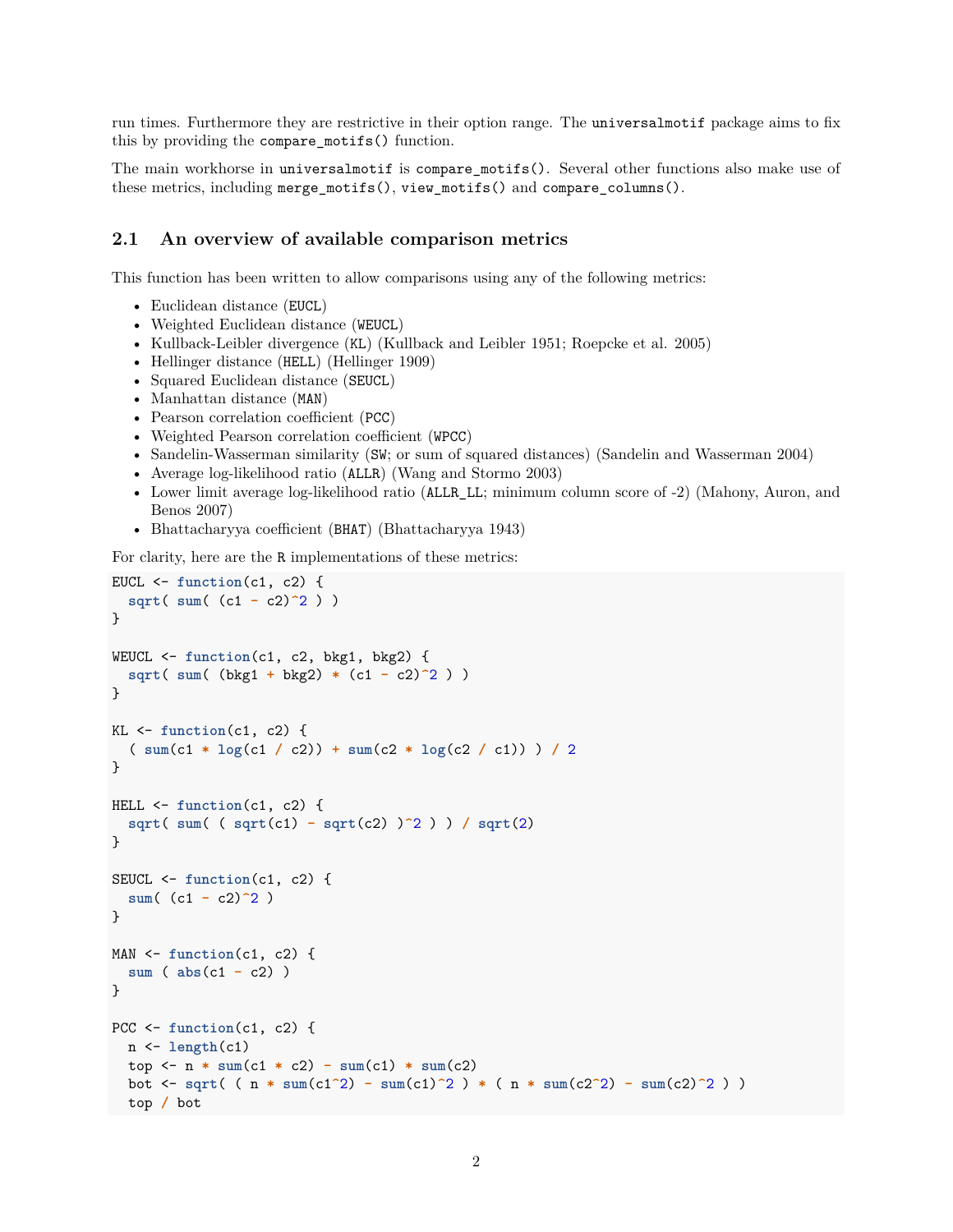WPCC <- **function**(c1, c2, bkg1, bkg2) { weights <- bkg1 **+** bkg2 mean1 <- **sum**(weights **\*** c1) mean2 <- **sum**(weights **\*** c2) var1 <- **sum**(weights **\*** (c1 **-** mean1)**^**2) var2 <- **sum**(weights **\*** (c2 **-** mean2)**^**2) cov <- **sum**(weights **\*** (c1 **-** mean1) **\*** (c2 **-** mean2)) cov **/ sqrt**(var1 **\*** var2) } SW <- **function**(c1, c2) { 2 **- sum**( (c1 **-** c2)**^**2 ) } ALLR <- **function**(c1, c2, bkg1, bkg2, nsites1, nsites2) { left <- **sum**( c2 **\*** nsites2 **\* log**(c1 **/** bkg1) ) right <- **sum**( c1 **\*** nsites1 **\* log**(c2 **/** bkg2) ) ( left **+** right ) **/** ( nsites1 **+** nsites2 ) } BHAT <- **function**(c1, c2) { **sum**( **sqrt**(c1 **\*** c2) ) }

Motif comparison involves comparing a single column from each motif individually, and adding up the scores from all column comparisons. Since this causes the score to be highly dependent on motif length, the scores can instead be averaged using the arithmetic mean, geometric mean, or median.

If you're interested in simply comparing two columns individually, compare\_columns() can be used:

```
c1 <- c(0.7, 0.1, 0.1, 0.1)
c2 <- c(0.5, 0.0, 0.2, 0.3)
compare_columns(c1, c2, "PCC")
#> [1] 0.8006408
compare_columns(c1, c2, "EUCL")
#> [1] 0.3162278
```
Note that some metrics do not work well with zero values, and small pseudocounts are automatically added to motifs for the following:

• KL

}

• ALLR

• ALLR\_LL

As seen in figure [1,](#page-3-0) the distributions for random individual column comparisons tend to be very skewed. This is usually remedied when comparing the entire motif, though some metrics still perform poorly in this regard.

#### <span id="page-2-0"></span>**2.2 Comparison parameters**

There are several key parameters to keep in mind when comparing motifs. These include:

- method: one of the metrics listed previously
- tryRC: choose whether to try comparing the reverse complements of each motif as well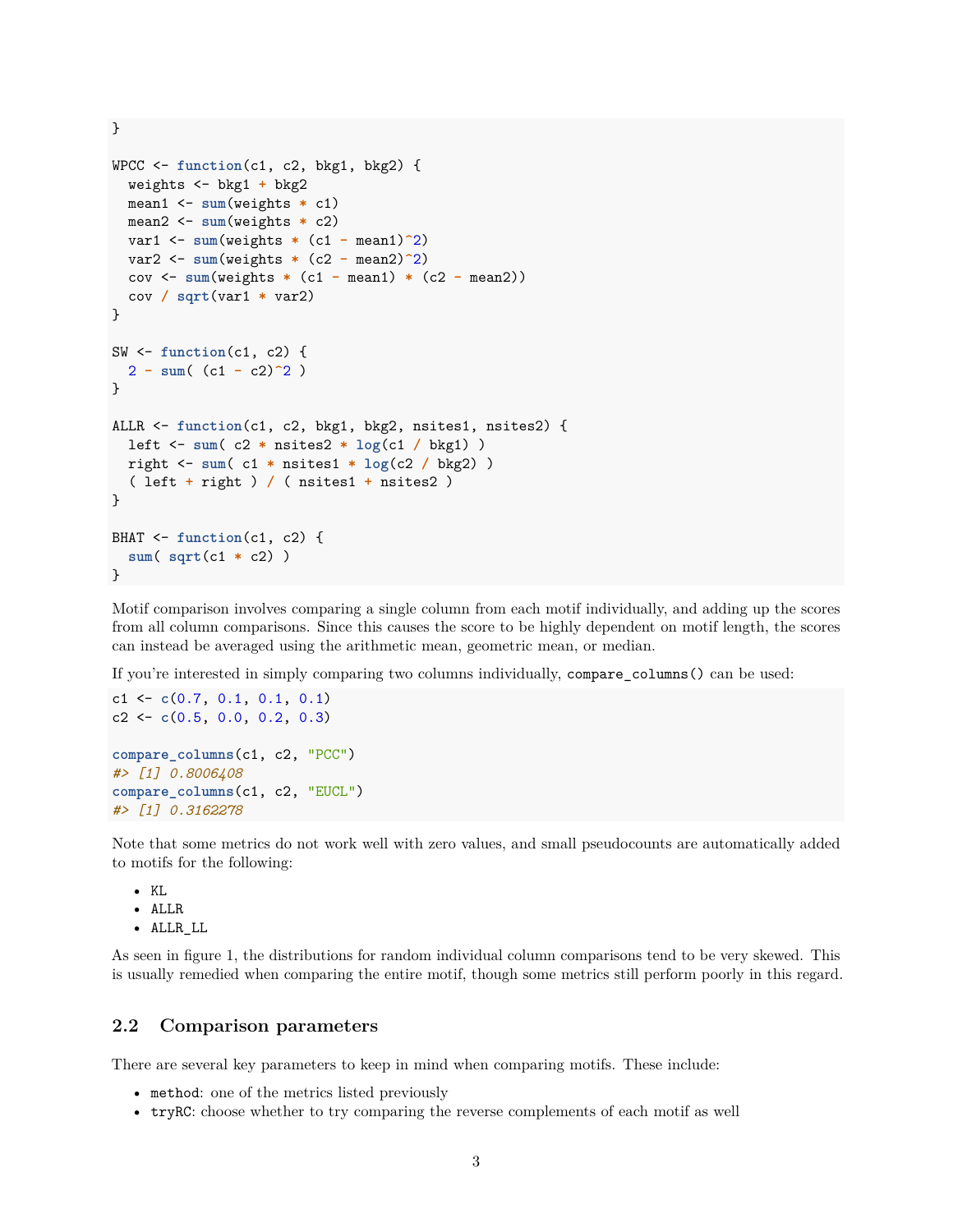

<span id="page-3-0"></span>Figure 1: Distributions of scores from approximately 500 random motif and individual column comparisons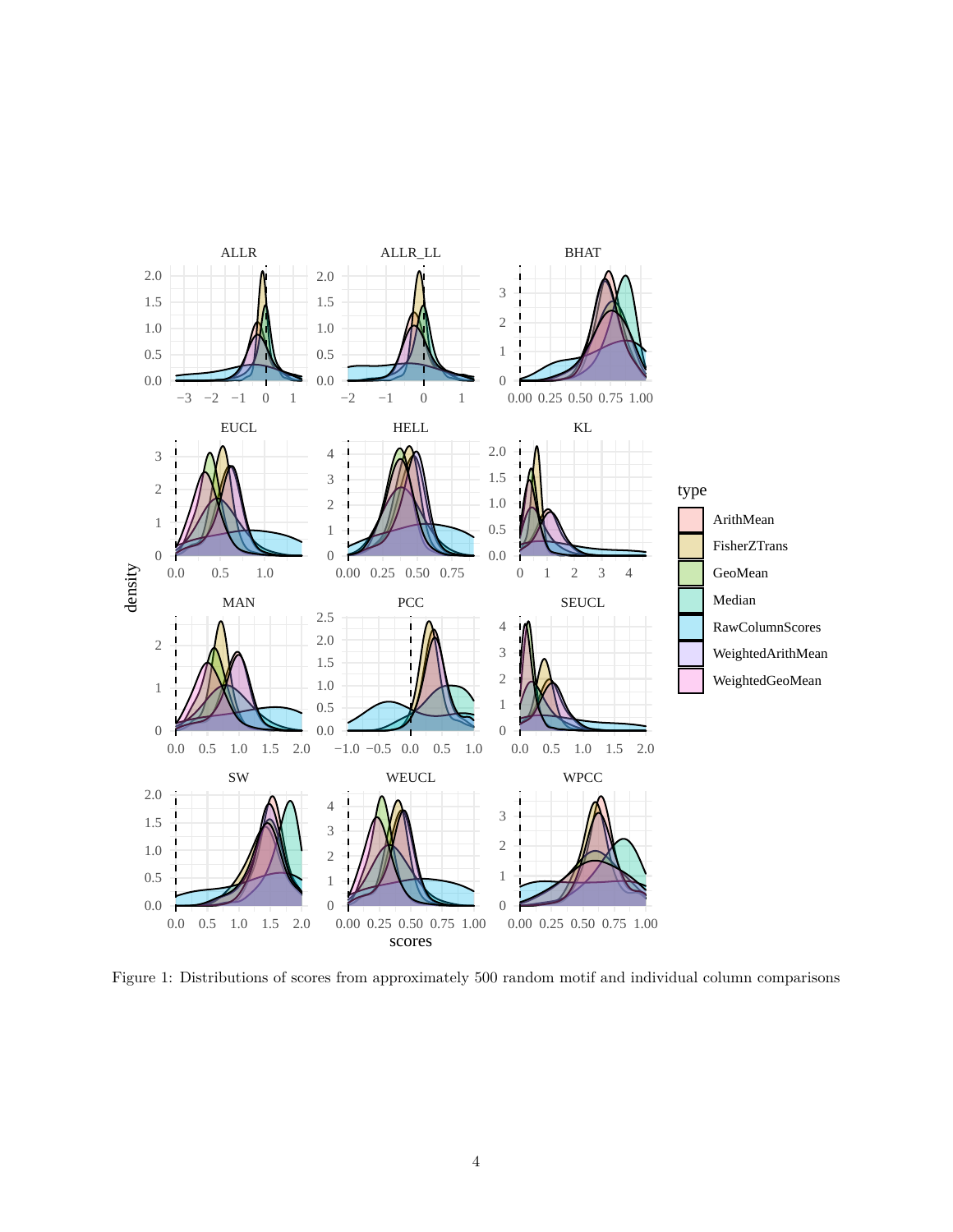- min.overlap: limit the amount of allowed overhang between the two motifs
- min.mean.ic, min.position.ic: don't allow low IC alignments or positions to contribute to the final score
- score.strat: how to combine individual column scores in an alignment

See the following example for an idea as to how some of these settings impact scores:



Figure 2: Example scores from comparing two motifs

| type       | method       | default      | normalised   | checkIC   |
|------------|--------------|--------------|--------------|-----------|
| similarity | PCC          | 0.5145697    | 0.3087418    | 0.9356122 |
| similarity | <b>WPCC</b>  | 0.6603253    | 0.5045159    | 0.9350947 |
| distance   | <b>EUCL</b>  | 0.5489863    | 0.7401466    | 0.2841903 |
| similarity | SW           | 1.5579529    | 1.2057098    | 1.8955966 |
| distance   | KL           | 0.9314823    | 1.2424547    | 0.1975716 |
| similarity | ALLR.        | $-0.3158358$ | $-0.1895015$ | 0.4577374 |
| similarity | <b>BHAT</b>  | 0.7533046    | 0.6026437    | 0.9468133 |
| distance   | <b>HELL</b>  | 0.4154478    | 0.2492687    | 0.2123219 |
| distance   | <b>WEUCL</b> | 0.3881919    | 0.5233627    | 0.2009529 |
| distance   | <b>SEUCL</b> | 0.4420471    | 0.2652283    | 0.1044034 |
| distance   | MAN          | 0.8645563    | 0.5187338    | 0.4710645 |
| similarity | ALLR.<br>T.L | $-0.1706669$ | $-0.1024001$ | 0.4577374 |

Settings used in the previous table:

- normalised: normalise.scores = TRUE
- checkIC: min.position.ic = 0.25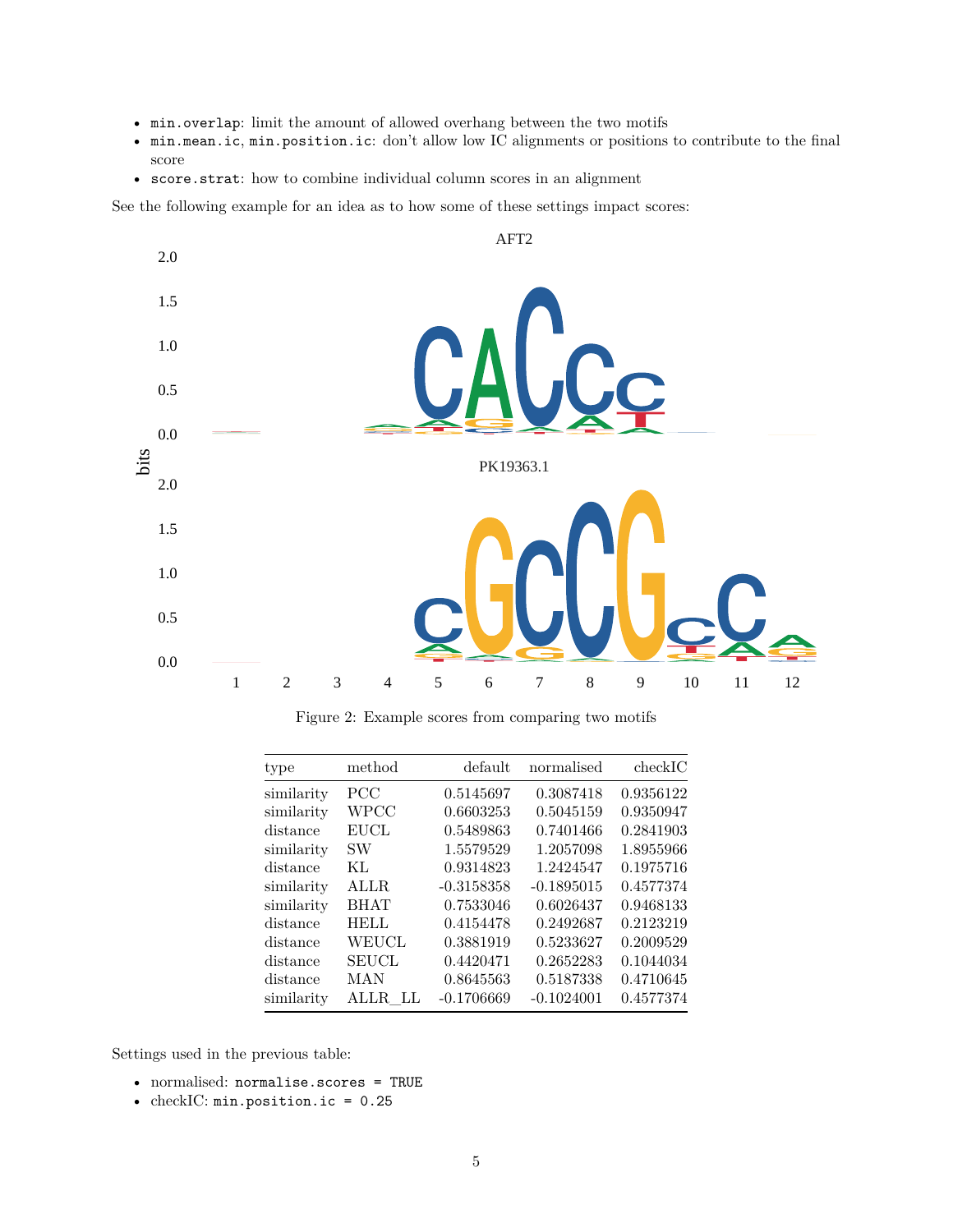#### <span id="page-5-0"></span>**2.3 Comparison P-values**

By default, compare\_motifs() will compare all motifs provided and return a matrix. The compare.to will cause compare\_motifs() to return P-values.

```
library(universalmotif)
library(MotifDb)
motifs <- filter_motifs(MotifDb, organism = "Athaliana")
#> motifs converted to class 'universalmotif'
# Compare the first motif with everything and return P-values
head(compare_motifs(motifs, 1))
#> Warning in compare_motifs(motifs, 1): Some comparisons failed due to low motif
#> IC
#> DataFrame with 6 rows and 8 columns
#> subject subject.i target target.i score
#> <character> <numeric> <character> <integer> <numeric>
#> 1 ORA59 1 ERF105 [duplicated #299] 793 0.976552133941739
#> 2 ORA59 1 ERF13 [duplicated #293] 641 0.964666118683146
#> 3 ORA59 1 ERF15 618 0.962852332964496
#> 4 ORA59 1 ESE1 651 0.919993629541405
#> 5 ORA59 1 AT4G18450 615 0.966210723824013
#> 6 ORA59 1 ERF104 626 0.876152874459745
#> logPval Pval Eval
#> <numeric> <numeric> <numeric>
#> 1 -10.2568572361643 3.51158755047301e-05 0.0563960960605965
#> 2 -10.0963047691211 4.12316344771845e-05 0.0662180049703583
#> 3 -10.0719280646799 4.22490764031755e-05 0.0678520167034998
#> 4 -9.50541194646771 7.44478299903147e-05 0.119563214964445
#> 5 -8.72010246270766 0.000163270460931215 0.262212360255532
#> 6 -8.32777352415559 0.000241709606823104 0.388185628557904
```
P-values are made possible by estimating logistic distribution (usually the best fitting distribution for motif comparisons) parameters from randomized motif scores, then using plogis() to return P-values. These estimated parameters are pre-computed with make\_DBscores() and stored as JASPAR2018\_CORE\_DBSCORES and JASPAR2018\_CORE\_DBSCORES\_NORM. Since changing any of the settings and motif sizes will affect the estimated distribution parameters, estimated parameters have been pre-computed for a variety of these. See ?make\_DBscores if you would like to generate your own set of pre-computed scores using your own parameters and motifs.

### <span id="page-5-1"></span>**3 Motif trees with ggtree**

#### <span id="page-5-2"></span>**3.1 Using motif\_tree()**

Additionally, this package introduces the motif\_tree() function for generating basic tree-like diagrams for comparing motifs. This allows for a visual result from compare\_motifs(). All options from compare\_motifs() are available in motif\_tree(). This function uses the ggtree package and outputs a ggplot object (from the ggplot2 package), so altering the look of the trees can be done easily after motif\_tree() has already been run.

```
library(universalmotif)
library(MotifDb)
```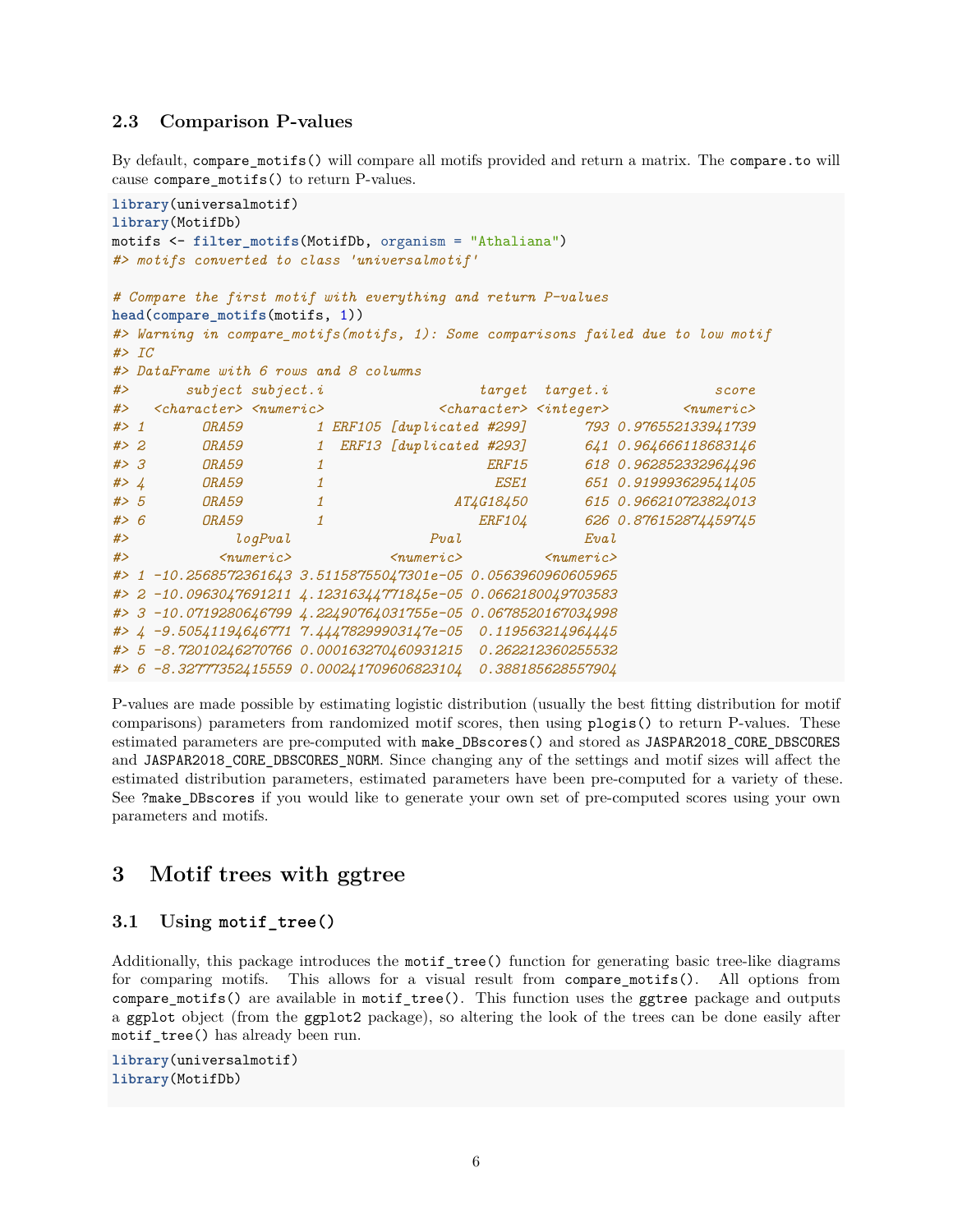```
motifs <- filter_motifs(MotifDb, family = c("AP2", "B3", "bHLH", "bZIP",
                                            "AT hook"))
#> motifs converted to class 'universalmotif'
motifs <- motifs[sample(seq_along(motifs), 100)]
tree <- motif_tree(motifs, layout = "daylight", linecol = "family")
#> Warning: An update in the dplyr broke the 'daylight' layout functionality of
#> ggtree. Unfortunately the fix did not come in time before the 3.10
#> version of Bioconductor was frozen. Please update to Bioconductor 3.11
#> or later to use the 'daylight' layout.
#> Warning: `data_frame()` is deprecated as of tibble 1.1.0.
#> Please use `tibble()` instead.
#> This warning is displayed once every 8 hours.
#> Call `lifecycle::last_warnings()` to see where this warning was generated.
```

```
## Make some changes to the tree in regular ggplot2 fashion:
# tree <- tree + ...
```




#### <span id="page-6-0"></span>**3.2 Using compare\_motifs() and ggtree()**

While motif\_tree() works as a quick and convenient tree-building function, it can be inconvenient when more control is required over tree construction. For this purpose, the following code goes through how exactly motif\_tree() generates trees.

```
library(universalmotif)
library(MotifDb)
library(ggtree)
library(ggplot2)
```

```
motifs <- convert_motifs(MotifDb)
```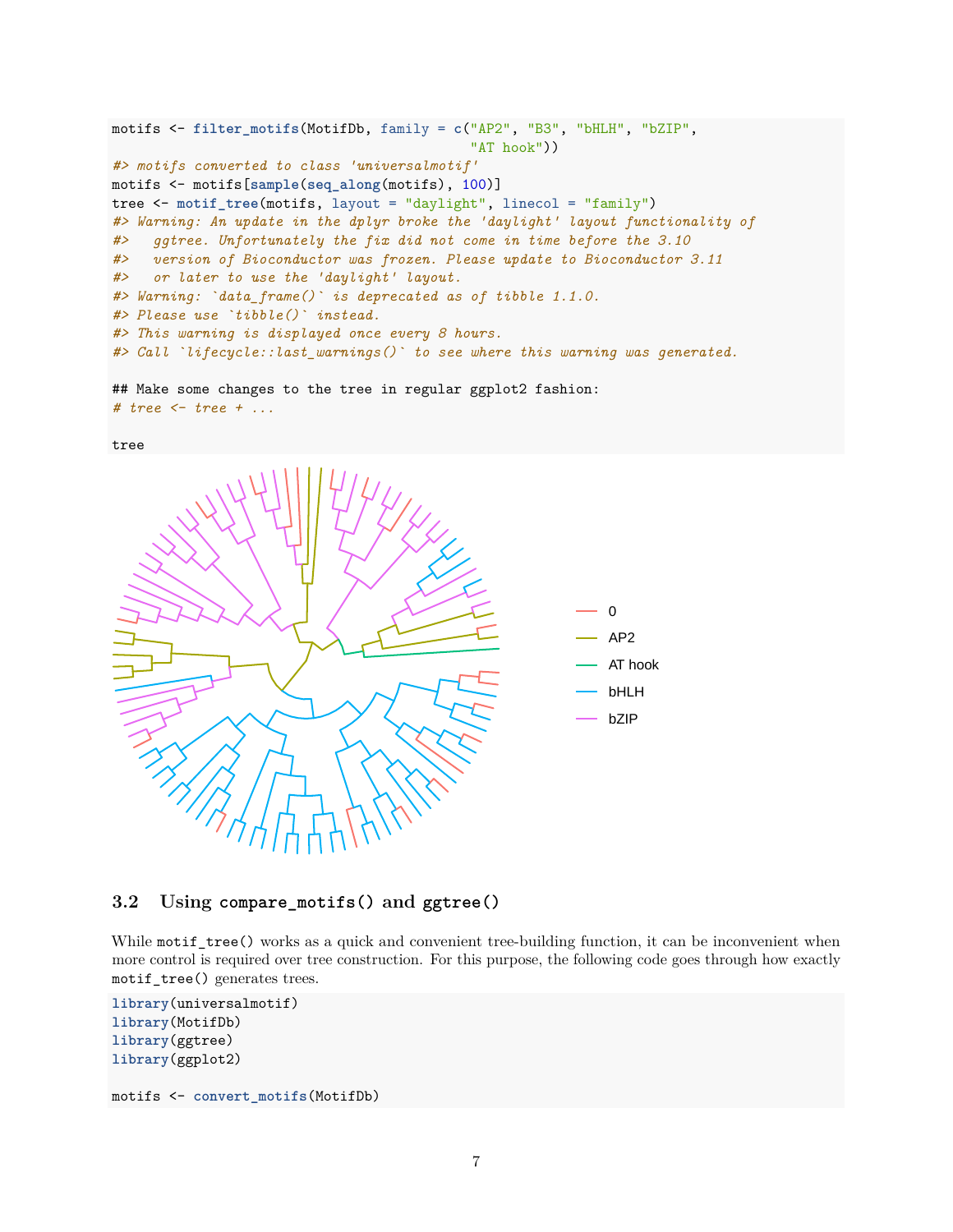```
motifs <- filter_motifs(motifs, organism = "Athaliana")
motifs <- motifs[sample(seq_along(motifs), 25)]
## Step 1: compare motifs
comparisons <- compare_motifs(motifs, method = "PCC", min.mean.ic = 0,
                              score.strat = "a.mean")
## Step 2: create a "dist" object
# The current metric, PCC, is a similarity metric
comparisons <- 1 - comparisons
comparisons <- as.dist(comparisons)
# We also want to extract names from the dist object to match annotations
labels <- attr(comparisons, "Labels")
## Step 3: get the comparisons ready for tree-building
# The R package "ape" provides the necessary "as.phylo" function
comparisons <- ape::as.phylo(hclust(comparisons))
## Step 4: incorporate annotation data to colour tree lines
family <- sapply(motifs, function(x) x["family"])
family.unique <- unique(family)
# We need to create a list with an entry for each family; within each entry
# are the names of the motifs belonging to that family
family.annotations <- list()
for (i in seq_along(family.unique)) {
 family.annotations <- c(family.annotations,
                          list(labels[family %in% family.unique[i]]))
}
names(family.annotations) <- family.unique
# Now add the annotation data:
comparisons <- ggtree::groupOTU(comparisons, family.annotations)
## Step 5: draw the tree
tree <- ggtree(comparisons, aes(colour = group), layout = "rectangular") +
          theme(legend.position = "bottom", legend.title = element_blank())
## Step 6: add additional annotations
# If we wish, we can additional annotations such as tip labelling and size
# Tip labels:
tree <- tree + geom_tiplab()
# Tip size:
```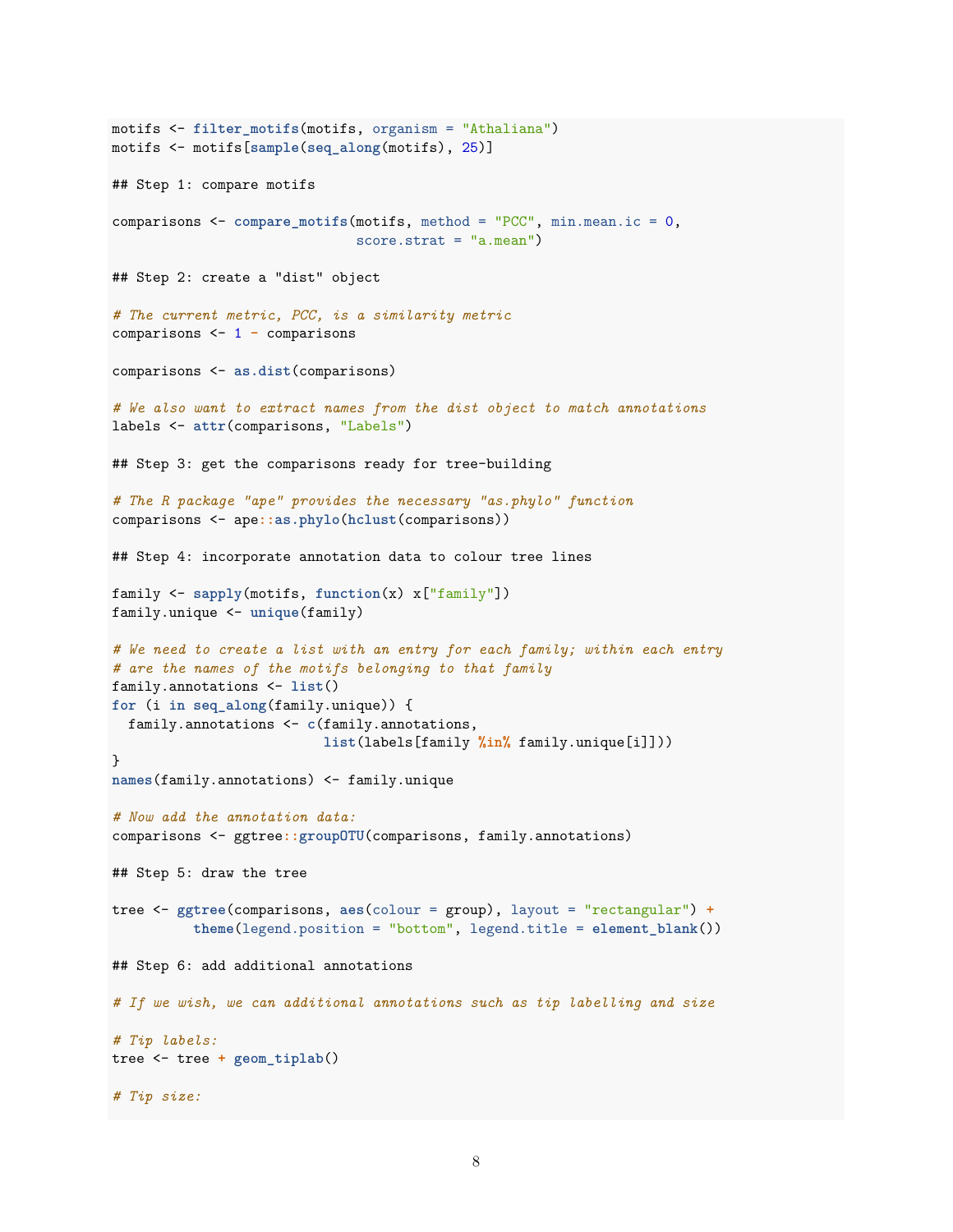```
tipsize <- data.frame(label = labels,
                      icscore = sapply(motifs, function(x) x["icscore"]))
tree <- tree %<+% tipsize + geom_tippoint(aes(size = icscore))
```
# <span id="page-8-0"></span>**4 Motif P-values**

#### <span id="page-8-1"></span>**4.1 Calculating P-values from scores**

Motif P-values are not usually discussed outside of the bioinformatics literature, but are actually quite a challenging topic. For illustrate this, consider the following example motif:

```
library(universalmotif)
```

```
m <- matrix(c(0.10,0.27,0.23,0.19,0.29,0.28,0.51,0.12,0.34,0.26,
            0.36,0.29,0.51,0.38,0.23,0.16,0.17,0.21,0.23,0.36,
            0.45,0.05,0.02,0.13,0.27,0.38,0.26,0.38,0.12,0.31,
            0.09,0.40,0.24,0.30,0.21,0.19,0.05,0.30,0.31,0.08),
          byrow = TRUE, nrow = 4)
motif <- create_motif(m, alphabet = "DNA", type = "PWM")
motif
#>
#> Motif name: motif
#> Alphabet: DNA
#> Type: PWM
#> Strands: +-
#> Total IC: 10.03
#> Consensus: SHCNNNRNNV
#>
#> S H C N N N R N N V
#> A -1.32 0.10 -0.12 -0.40 0.21 0.15 1.04 -1.07 0.44 0.04
#> C 0.53 0.20 1.03 0.60 -0.12 -0.66 -0.54 -0.27 -0.12 0.51
#> G 0.85 -2.34 -3.64 -0.94 0.11 0.59 0.07 0.59 -1.06 0.30
#> T -1.47 0.66 -0.06 0.26 -0.25 -0.41 -2.31 0.25 0.31 -1.66
Let us then use this motif with scan_sequences():
data(ArabidopsisPromoters)
res <- scan_sequences(motif, ArabidopsisPromoters, verbose = 0,
                   progress = FALSE, threshold = 0.8,
```
threshold.type = "logodds")

```
head(res)
```

| #> DataFrame with 6 rows and 12 columns |  |  |  |  |
|-----------------------------------------|--|--|--|--|

| #     | motif                                                                                                                                                   |              | motif.i sequence start |     | stop       | score  | match                    |
|-------|---------------------------------------------------------------------------------------------------------------------------------------------------------|--------------|------------------------|-----|------------|--------|--------------------------|
| #     | <character> <integer> <character> <integer> <integer> <numeric> <character></character></numeric></integer></integer></character></integer></character> |              |                        |     |            |        |                          |
| # > 1 | $\mathit{motif}$                                                                                                                                        |              | AT2G15390              | 337 | 346        |        | 5.643 CCCCGGAGAC         |
| # > 2 | $\mathit{motif}$                                                                                                                                        |              | <i>AT1G76590</i>       | 848 | 857        | 5.869  | CTCTAGAGAC               |
| # > 3 | $\mathit{motif}$                                                                                                                                        |              | <i>AT1G08090</i>       | 925 | 934        | 5.301  | CTCCAAAGAA               |
| # > 4 | $\mathit{motif}$                                                                                                                                        |              | <i>AT5G64310</i>       | 768 | 777        | 6.057  | GTCCAGATTC               |
| # > 5 | $\mathit{motif}$                                                                                                                                        |              | <i>AT5G08790</i>       | 734 | 743        | 5.617  | <i><b>GTCTAAAGTC</b></i> |
| # > 6 | $\mathit{motif}$                                                                                                                                        | $\mathbf{1}$ | <i>AT1G49840</i>       | 980 | 989        | 5.292  | CTCTGGATTC               |
| #     | thresh. score min. score max. score                                                                                                                     |              |                        |     | score, pct | strand |                          |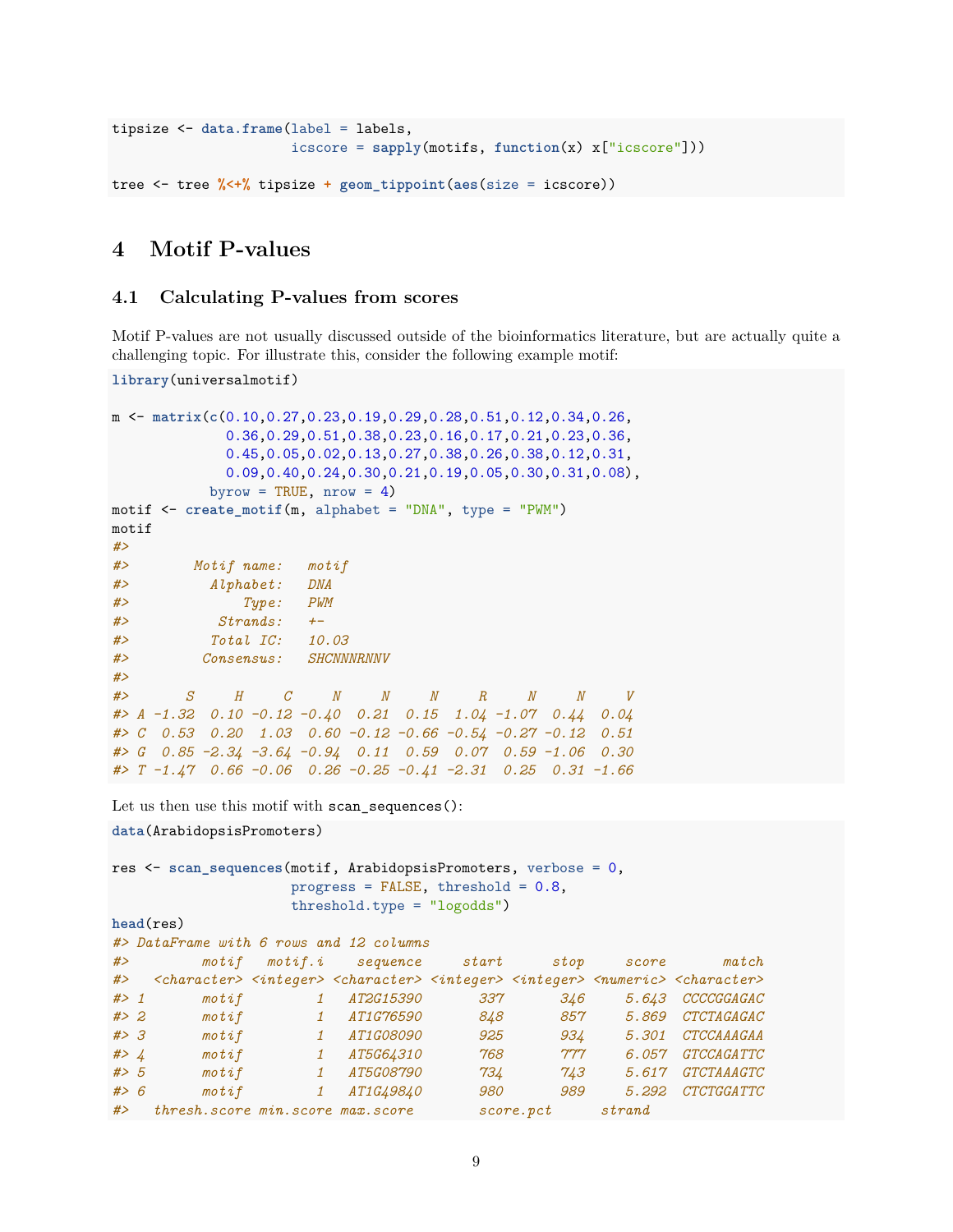| #             |        | $\langle numeric\rangle$ $\langle numeric\rangle$ $\langle numeric\rangle$ |                        | $\langle$ numeric> $\langle$ character> |  |
|---------------|--------|----------------------------------------------------------------------------|------------------------|-----------------------------------------|--|
| $#$ > 1       | 5.2248 | $-15.4$                                                                    | 6.531 86.4033073036288 | $^+$                                    |  |
| # > 2         | 5.2248 | $-15.4$                                                                    | 6.531 89.8637268412188 | $\overline{+}$                          |  |
| # > 3         | 5.2248 | $-15.4$                                                                    | 6.531 81.166743224621  | $\overline{+}$                          |  |
| #> $\sqrt{4}$ | 5.2248 | $-15.4$                                                                    | 6.531 92.7423059255857 | $\overline{+}$                          |  |
| # > 5         | 5.2248 | $-15.4$                                                                    | 6.531 86.0052059408973 |                                         |  |
| # > 6         | 5.2248 | $-15.4$                                                                    | 6.531 81.0289389067524 | $\boldsymbol{+}$                        |  |

Now let us imagine that we wish to rank these matches by P-value. First, we must calculate the match probabilities:

```
## The second match was CTCTAGAGAC, with a score of 5.869 (max possible = 6.531)
```

```
bkg <- get_bkg(ArabidopsisPromoters, 1, list.out = FALSE)
bkg
#> A C G T
#> 0.34768 0.16162 0.15166 0.33904
```
Now, use these to calculate the probability of getting CTCTAGAGAC.

```
hit.prob <- bkg["A"]^3 * bkg["C"]^3 * bkg["G"]^2 * bkg["T"]^2
hit.prob <- unname(hit.prob)
hit.prob
#> [1] 4.691032e-07
```
Calculating the probability of a single match was easy, but then comes the challenging part: calculating the probability of all possible matches with a score higher than 5.869, and then summing these. This final sum then represents the probability of finding a match which scores at least 5.869. One way is to list all possible sequence combinations, then filtering based on score; however this "brute force" approach is unreasonable but for the smallest of motifs.

A few algorithms have been proposed to make this more efficient, but the method adopted by the universalmotif package is that of Luehr, Hartmann, and Söding (2012). The authors propose using a branch-and-bound[1](#page-9-0) algorithm (with a few tricks) alongside a certain approximation. Briefly: motifs are first reorganized so that the highest scoring positions and letters are considered first in the branch-and-bound algorithm. Then, motifs past a certain width (in the original paper, 10) are split in sub-motifs. All possible combinations are found in these sub-motifs using the branch-and-bound algorithm, and P-values calculated for the sub-motifs. Finally, the P-values are combined.

The motif\_pvalue() function modifies this process slightly by allowing the size of the sub-motifs to be specified via the k parameter; and additionally, whereas the original implementation can only calculate P-values for motifs with a maximum of 17 positions (and motifs can only be split in at most two), the universalmotif implementation allows for any length of motif to be used (and motifs can be split any number of times). Changing k allows one to decide between speed and accuracy; smaller k leads to faster but worse approximations, and larger k leads to slower but better approximations. If k is equal to the width of the motif, then the calculation is *exact*.

Now, let us return to our original example:

```
res <- res[1:6, ]
pvals <- motif_pvalue(motif, res$score, bkg.probs = bkg)
res2 <- data.frame(motif=res$motif,match=res$match,pval=pvals)[order(pvals), ]
knitr::kable(res2, digits = 22, row.names = FALSE, format = "markdown")
```
<span id="page-9-0"></span> $1$ [https://en.wikipedia.org/wiki/Branch\\_and\\_bound](https://en.wikipedia.org/wiki/Branch_and_bound)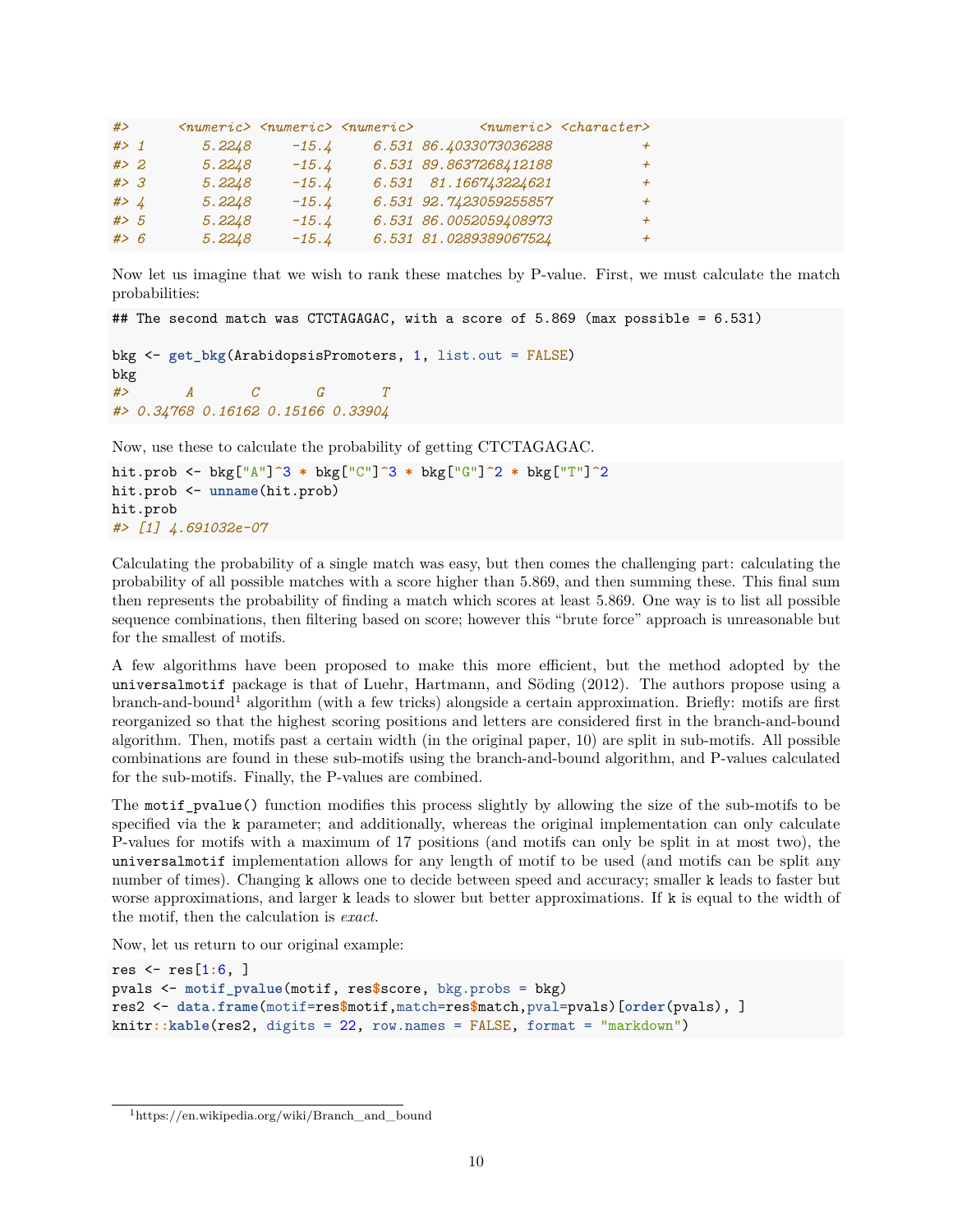| motif | match             | pval         |
|-------|-------------------|--------------|
|       |                   |              |
| motif | match             | pval         |
| motif | GTCCAGATTC        | 4.428792e-06 |
| motif | <b>CTCTAGAGAC</b> | 9.940623e-06 |
| motif | CCCCGGAGAC        | 2.933222e-05 |
| motif | <b>GTCTAAAGTC</b> | 3.673628e-05 |
| motif | CTCCAAAGAA        | 1.054900e-04 |
| motif | <b>CTCTGGATTC</b> | 1.119204e-04 |

The default k in motif\_pvalue() is 8. I have found this to be a good tradeoff between speed and P-value correctness.

To demonstrate the effect that k has on the output P-value, consider the following (and also note that for this motif  $k = 10$  represents an exact calculation):

```
scores <- c(-6, -3, 0, 3, 6)
k <- c(2, 4, 6, 8, 10)
out <- data.frame(k = c(2, 4, 6, 8, 10),
                  score.minus6 = rep(0, 5),score.minus3 = rep(0, 5),score.0 = rep(0, 5),score.3 = rep(0, 5),
                  score.6 = rep(0, 5))
for (i in seq_along(scores)) {
  for (j in seq\_along(k)) {
    out[j, i + 1] <- motif_pvalue(motif, scores[i], k = k[j], bkg.probs = bkg)
  }
}
```
knitr**::kable**(out, format = "markdown", digits = 10)

|                | score.minus6 | score.minus3 | score.0   | score.3     | score.6        |
|----------------|--------------|--------------|-----------|-------------|----------------|
| $\mathfrak{D}$ | 0.9275584    | 0.6679457    | 0.2453828 | 0.007187964 | $0.0000e + 00$ |
| 4              | 0.8835751    | 0.5738532    | 0.1750234 | 0.010256733 | $0.0000e + 00$ |
| 6              | 0.8841629    | 0.5824325    | 0.1873000 | 0.013655532 | 5.3155e-06     |
| 8              | 0.8841629    | 0.5824325    | 0.1873000 | 0.013655532 | 5.3155e-06     |
| -10            | 0.8842381    | 0.5826067    | 0.1874028 | 0.013669345 | 5.3155e-06     |

For this particular motif, while the approximation worsens slightly as k decreases, it is still quite accurate when the number of motif subsets is limited to two. Usually, you should only have to worry about k for longer motifs (such as those sometimes generated by MEME), where the number of sub-motifs increases.

#### <span id="page-10-0"></span>**4.2 Calculating scores from P-values**

The universalmotif also allows for calculating motifs scores from P-values. Similarly to calculating P-values, exact scores can be calculated from small motifs, and approximate scores from big motifs using subsetting. Unlike the P-value calculation however, a uniform background is assumed. When an exact calculation is performed, all possible scores are extracted and a quantile function extracts the appropriate score. For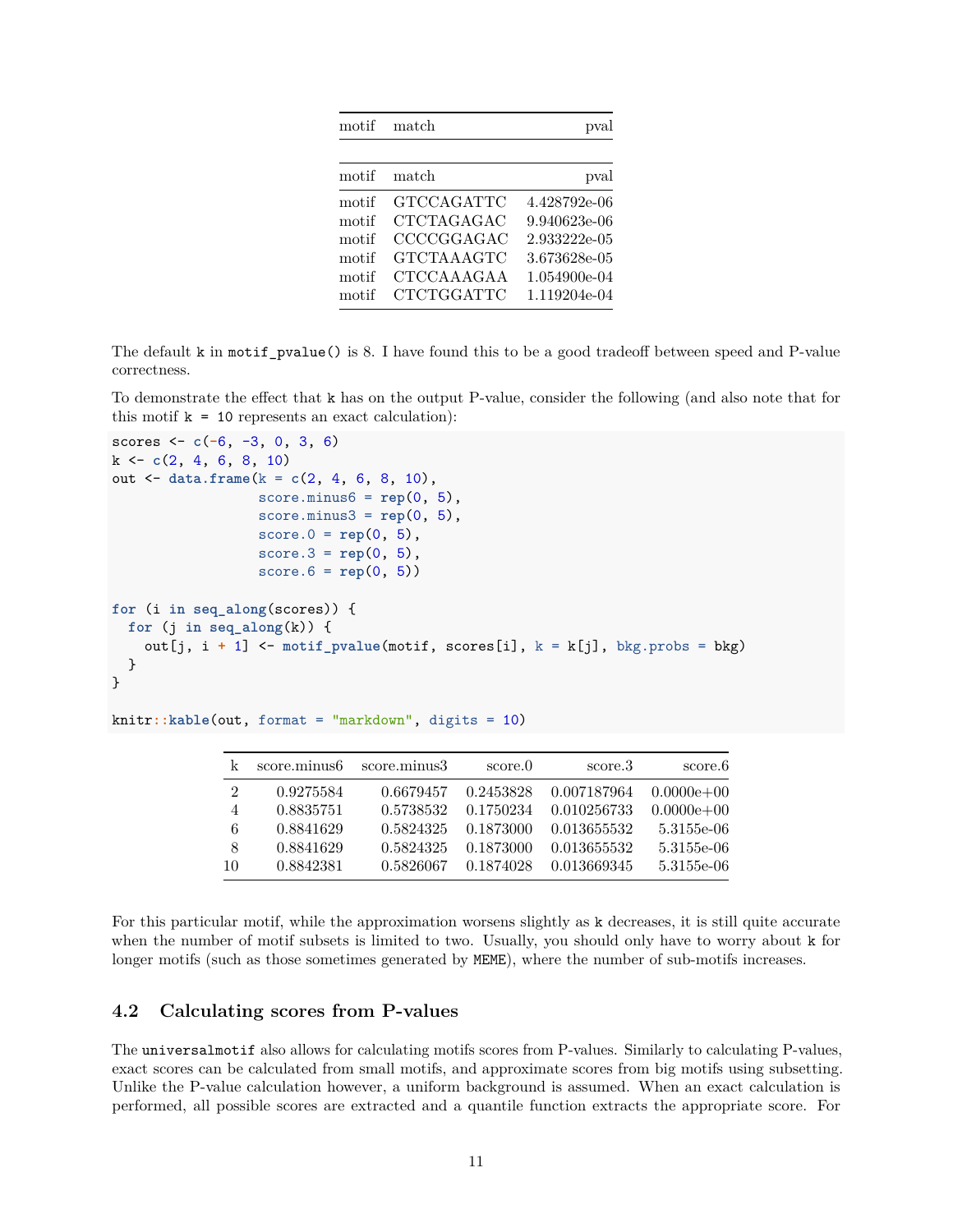approximate calculations, the overall set of scores are approximate several times by randomly adding up all possible scores from each k subset before a quantile function is used.

Starting from a set of P-values:

```
bkg <- c(A=0.25, C=0.25, G=0.25, T=0.25)
pvals <- c(0.1, 0.01, 0.001, 0.0001, 0.00001)
scores <- motif_pvalue(motif, pvalue = pvals, bkg.probs = bkg, k = 10)
scores.approx6 <- motif_pvalue(motif, pvalue = pvals, bkg.probs = bkg, k = 6)
scores.approx8 <- motif_pvalue(motif, pvalue = pvals, bkg.probs = bkg, k = 8)
pvals.exact <- motif_pvalue(motif, score = scores, bkg.probs = bkg, k = 10)
pvals.approx6 <- motif_pvalue(motif, score = scores, bkg.probs = bkg, k = 6)
pvals.approx8 <- motif_pvalue(motif, score = scores, bkg.probs = bkg, k = 8)
res <- data.frame(pvalue = pvals, score = scores,
                 pvalue.exact = pvals.exact,
                 pvalue.k6 = pvals.approx6,
                 pvalue.k8 = pvals.approx8,
                  score.k6 = scores.append,score.k8 = scores.append(x8)knitr::kable(res, format = "markdown", digits = 22)
```

| pvalue  | score | pvalue.exact | pvalue.k <sub>6</sub> | pvalue.k8    | score.k6 | score.k8 |
|---------|-------|--------------|-----------------------|--------------|----------|----------|
| $1e-01$ | 1.324 | 1.000299e-01 | 9.995747e-02          | 9.995747e-02 | 1.3418   | 1.3233   |
| $1e-02$ | 3.596 | 1.000309e-02 | 9.991646e-03          | 9.991646e-03 | 3.6099   | 3.5928   |
| $1e-03$ | 4.858 | 1.000404e-03 | 9.984970e-04          | 9.984970e-04 | 4.8407   | 4.8587   |
| $1e-04$ | 5.647 | 1.001358e-04 | 9.727478e-05          | 9.727478e-05 | 5.6091   | 5.6268   |
| $1e-05$ | 6.182 | 1.049042e-05 | 9.536743e-06          | 9.536743e-06 | 5.6129   | 6.1758   |

```
Starting from a set of scores:
```

```
bkg <- c(A=0.25, C=0.25, G=0.25, T=0.25)
scores <- -2:6
pvals <- motif_pvalue(motif, score = scores, bkg.probs = bkg, k = 10)
scores.exact <- motif_pvalue(motif, pvalue = pvals, bkg.probs = bkg, k = 10)
scores.approx6 <- motif_pvalue(motif, pvalue = pvals, bkg.probs = bkg, k = 6)
scores.approx8 <- motif_pvalue(motif, pvalue = pvals, bkg.probs = bkg, k = 8)
pvals.approx6 <- motif_pvalue(motif, score = scores, bkg.probs = bkg, k = 6)
pvals.approx8 <- motif_pvalue(motif, score = scores, bkg.probs = bkg, k = 8)
res <- data.frame(score = scores, pvalue = pvals,
                  pvalue.k6 = pvals.approx6,
                  pvalue.k8 = pvals.approx8,
                  score.exact = scores.exact,
                  score.k6 = scores.approx6,
                  score.k8 = scores.append(b)knitr::kable(res, format = "markdown", digits = 22)
```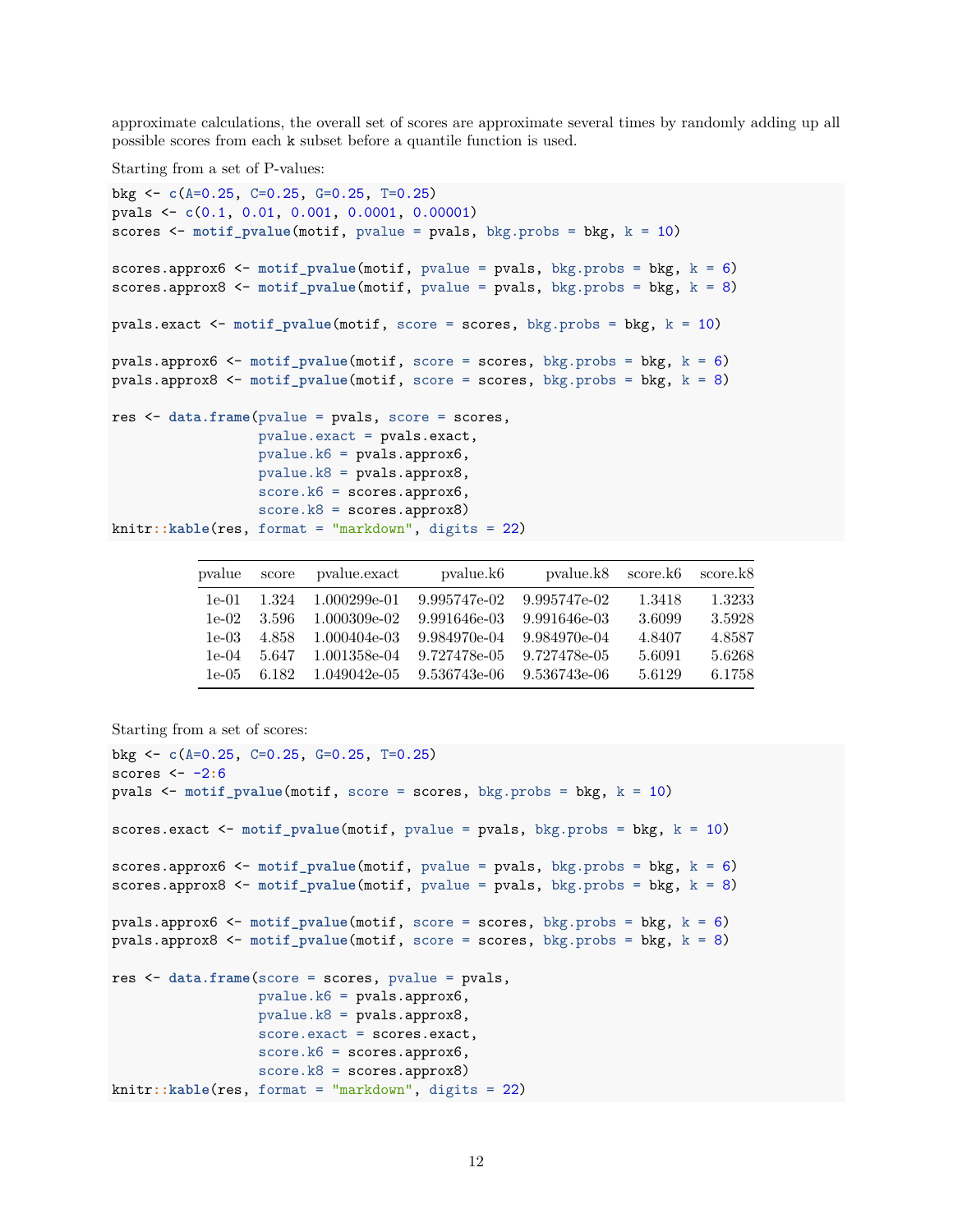| score                       | pvalue       | pvalue.k <sub>6</sub> | pvalue.k8    | score.exact | score.k <sub>6</sub> | score.k8  |
|-----------------------------|--------------|-----------------------|--------------|-------------|----------------------|-----------|
| $-2$                        | 4.627047e-01 | 4.625721e-01          | 4.625721e-01 | $-2.000$    | $-1.9972$            | $-2.0026$ |
| $-1$                        | 3.354645e-01 | 3.353453e-01          | 3.353453e-01 | $-1.000$    | $-0.9959$            | $-1.0028$ |
| $\theta$                    | 2.185555e-01 | 2.184534e-01          | 2.184534e-01 | 0.000       | $-0.0208$            | 0.0010    |
| 1                           | 1.244183e-01 | 1.243525e-01          | 1.243525e-01 | 1.000       | 1.0293               | 0.9997    |
| $\mathcal{D}_{\mathcal{L}}$ | 5.911160e-02 | 5.907822e-02          | 5.907822e-02 | 2.000       | 2.0290               | 2.0028    |
| 3                           | 2.163410e-02 | 2.160931e-02          | 2.160931e-02 | 3.000       | 2.9861               | 2.9953    |
| 4                           | 5.360603e-03 | 5.347252e-03          | 5.347252e-03 | 4.000       | 4.0594               | 4.0046    |
| 5                           | 7.162094e-04 | 7.152557e-04          | 7.152557e-04 | 5.000       | 4.9793               | 5.0274    |
| 6                           | 2.193451e-05 | 2.193451e-05          | 2.193451e-05 | 6.057       | 5.7303               | 6.0664    |

As you can see, results from exact calculations are not *quite* exact but close regardless.

# <span id="page-12-0"></span>**Session info**

```
#> R version 3.6.3 (2020-02-29)
#> Platform: x86_64-pc-linux-gnu (64-bit)
#> Running under: Ubuntu 18.04.4 LTS
#>
#> Matrix products: default
#> BLAS: /home/biocbuild/bbs-3.10-bioc/R/lib/libRblas.so
#> LAPACK: /home/biocbuild/bbs-3.10-bioc/R/lib/libRlapack.so
#>
#> locale:
#> [1] LC CTYPE=en US.UTF-8 LC NUMERIC=C
#> [3] LC_TIME=en_US.UTF-8 LC_COLLATE=C
#> [5] LC_MONETARY=en_US.UTF-8 LC_MESSAGES=en_US.UTF-8
#> [7] LC_PAPER=en_US.UTF-8 LC_NAME=C
#> [9] LC ADDRESS=C LC TELEPHONE=C
#> [11] LC_MEASUREMENT=en_US.UTF-8 LC_IDENTIFICATION=C
#>
#> attached base packages:
#> [1] stats4 parallel stats graphics grDevices utils datasets
#> [8] methods base
#>
#> other attached packages:
#> [1] dplyr_0.8.5 ggtree_2.0.4 ggplot2_3.3.0
#> [4] MotifDb_1.28.0 Biostrings_2.54.0 XVector_0.26.0
#> [7] IRanges_2.20.2 S4Vectors_0.24.4 BiocGenerics_0.32.0
#> [10] universalmotif_1.4.10
#>
#> loaded via a namespace (and not attached):
#> [1] Biobase_2.46.0 tidyr_1.0.2
#> [3] jsonlite_1.6.1 Rdpack_0.11-1
#> [5] assertthat_0.2.1 BiocManager_1.30.10
#> [7] rvcheck_0.1.8 highr_0.8
#> [9] GenomeInfoDbData_1.2.2 Rsamtools_2.2.3
#> [11] yaml_2.2.1 pillar_1.4.3
#> [13] lattice_0.20-41 glue_1.4.0
#> [15] digest_0.6.25 GenomicRanges_1.38.0
#> [17] colorspace_1.4-1 htmltools_0.4.0
```